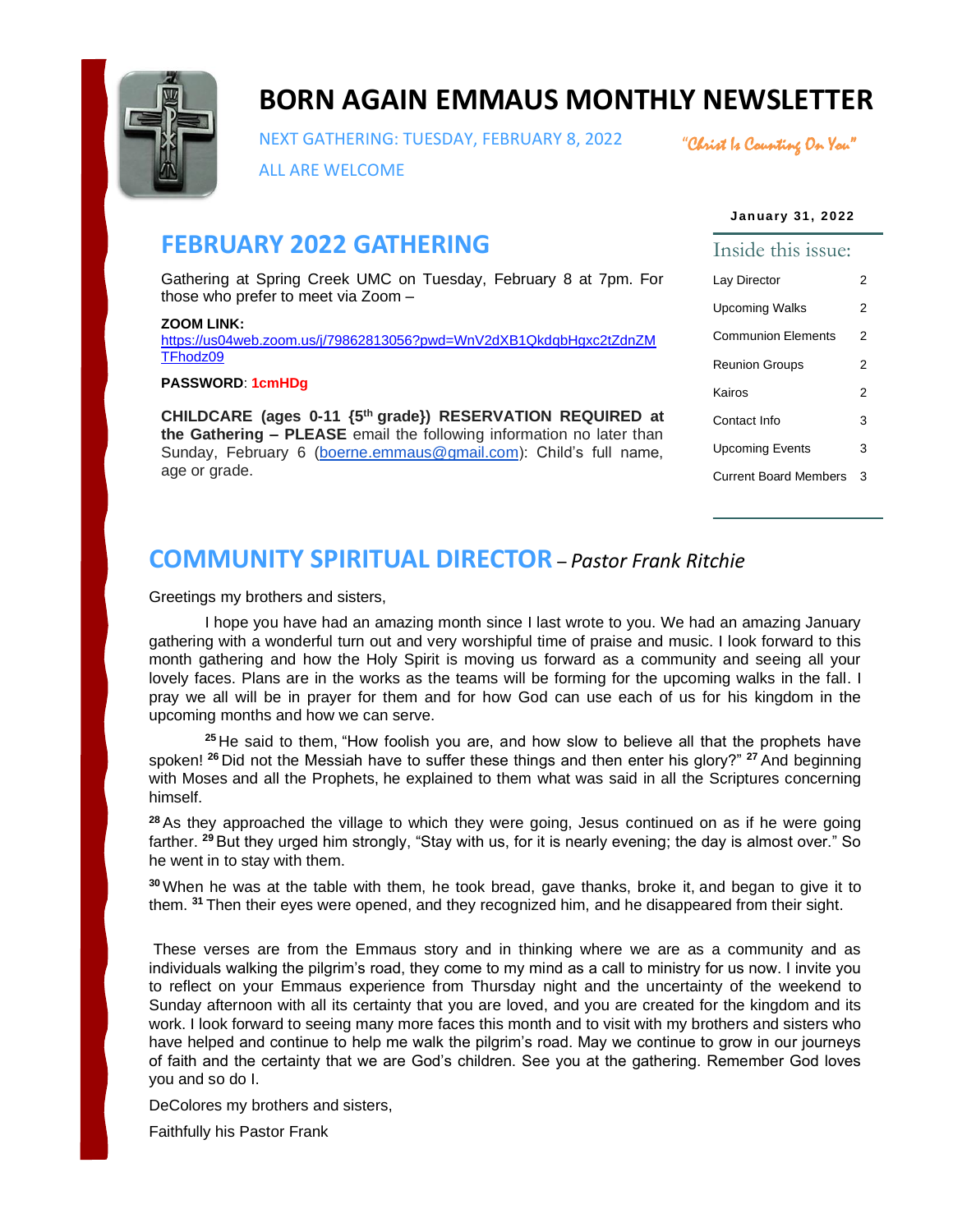## **COMMUNITY LAY DIRECTOR** – *Denise Vadnais*

What has your fourth day held for you recently? Has it been anything like you expected? Have you had to change more in your life than seems fair?

I don't think there are many of us, brothers, and sisters, that couldn't say yes to the last question. Over the last few years, we have all been expected to make changes that seemed almost unreasonable sometimes. Struggles have been many. We have dealt with depression, isolation, and disconnection. But now it's time for joy. It's time for happiness and excitement. It's time to rejuvenate our community. It is time to come together and plan some Walks! We have been blessed with a beautiful new location. Help us plan these walks.

Please join us as we sing, praise, and worship our gracious God. Join us for the gathering at Spring Creek UMC on Tuesday, February 8, 2022, at 7:00 pm.

# **2022 WALKS**

GET READY we will begin Walk mode soon.

- Men's Walk 61: August 25-28, 2022, Lay Director: Steve Stricklin, 210-379-3349, [ld.walk61@gmail.com](mailto:ld.walk61@gmail.com) Pilgrim Apps available on the [website.](https://www.bornagainemmaus.org/)
- Women's Walk 62: November 17-20, 2022, Lay Director: Nikki Decker, 210-274-7757, [nikki\\_decker@hotmail.com](mailto:nikki_decker@hotmail.com)

# **REUNION GROUPS** – *Carol Wilson*

Reunion Groups are a vital part of your Emmaus experience. These small groups meet on a regular basis to keep each other accountable in their daily walk with Christ. Are you in a REUNION GROUP? If not, please [CLICK HERE](https://www.bornagainemmaus.org/what-is-a-4th-day-reunion-group) to see the groups we currently have. If you need more help to make contact, etc, please let me know. I want to help you…if you have questions, please contact Carol Wilson at 210.885.3658; email [gwilson0630@att.net](mailto:gwilson0630@att.net) or Renee' Eby at 210.319.0347; email [n2dzne@gmail.com](mailto:n2dzne@gmail.com)

# **VOLUNTEERS NEEDED…VOLUNTEER YOUR TIME AND TALENTS**

# **BOARD VOLUNTEERS NEEDED** – *Denise Vadnais*

We still have a few positions that need to be filled, Community Lay Director, Assistant Community Lay Director, Agape Committee – Wall Agape, and Newsletter Editor. Feel free to contact me at [mdvadnais@gmail.com](mailto:mdvadnais@gmail.com) to discuss the requirements.

# **WANT TO BE A PART OF THE GATHERING?** – *Dory Martinez*

We need communion elements for the 2022 Gathering dates. Please contact Dory Martinez at 210-412 4319 or email at [dory\\_martinez84@yahoo.com](mailto:dory_martinez84@yahoo.com) or sign up at [COMMUNION](https://www.signupgenius.com/go/10c0549a5ac2fa6f85-2022)

# **CHURCH EMMAUS LIAISONS NEEDED**

Would you like to be an Emmaus Liaison for your church, or know someone who does? Due to the pandemic, many Emmaus members have stopped coming to the monthly gathering. We need your help in reaching out to your church's Emmaus members and invite them back to the gatherings. We would also like you to answer questions for those individuals who are interested in going on our next Walk. For more information contact Carol Wilson at 210.885.3658; email **[gwilson0630@att.net](mailto:gwilson0630@att.net)** or Renee' Eby at 210.319.0347; email [n2dzne@gmail.com](mailto:n2dzne@gmail.com)